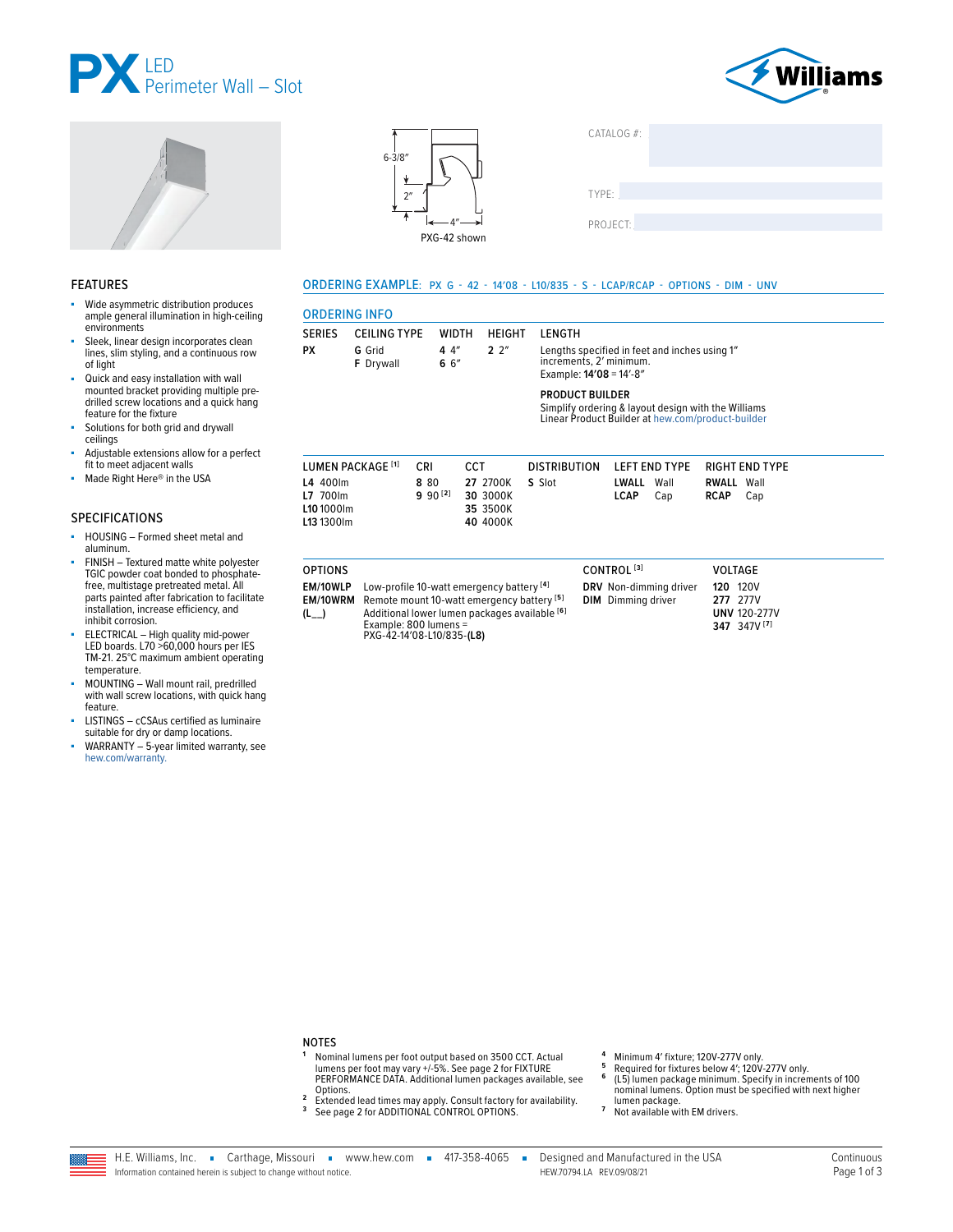

### <span id="page-1-0"></span>FIXTURE PERFORMANCE DATA

|                | <b>WIDTH &amp; HEIGHT</b> | <b>DELIVERED LUMENS PER FOOT</b> | <b>WATTAGE PER FOOT</b> | EFFICACY (Im/W) |
|----------------|---------------------------|----------------------------------|-------------------------|-----------------|
| ᅼ              | 42                        | 390                              |                         | 98              |
|                | 62                        | 395                              |                         | 99              |
| □              | 42                        | 682                              |                         | 97              |
|                | 62                        | 691                              |                         | 99              |
| $\overline{5}$ | 42                        | 974                              |                         | 97              |
|                | 62                        | 987                              | 10                      | 97              |
| ្អ             | 42                        | 1364                             |                         | 97              |
|                | 62                        | 1382                             | 14                      | 97              |

■ Photometrics tested in accordance with IESNA LM-79. Results shown are based on 25ºC ambient temperature. Wattage shown is average for 120V through 277V input.

■ Results based on 3500K, 80 CRI, actual lumens may vary +/-5%<br>■ Lise multiplier table to calculate additional options Use multiplier table to calculate additional options.

# **COLOR TEMPERATURE**

MULTIPLIER TABLE

|        | CCT   | <b>CONVERSION FACTOR</b> |
|--------|-------|--------------------------|
|        | 2700K | 0.97                     |
| 80 CRI | 3000K | 0.99                     |
|        | 3500K | 1.00                     |
|        | 4000K | 1.03                     |
|        |       |                          |
|        | 2700K | 0.80                     |
|        | 3000K | 0.82                     |
| 90 CRI | 3500K | 0.83                     |
|        | 4000K | 0.86                     |

### PHOTOMETRY

**PXF-42-03′08-L10/835-S-LCAP/RCAP-DIM-UNV** Report #: 20584; 09/12/17 | Total Luminaire Output: 3570 lumens; 37.1 Watts | Efficacy: 96.3 lm/W | 83 CRI; 3574K CCT



|                     | <b>VERTICAL</b> |             | <b>ZONAL</b> |            |             |      |               |
|---------------------|-----------------|-------------|--------------|------------|-------------|------|---------------|
|                     | <b>ANGLE</b>    | $0^{\circ}$ | 45°          | $90^\circ$ | $135^\circ$ | 180° | <b>LUMENS</b> |
| <b>DISTRIBUTION</b> | 0               | 1617        | 1617         | 1617       | 1617        | 1617 |               |
|                     | 5               | 1574        | 1604         | 1654       | 1634        | 1607 | 153           |
|                     | 15              | 1494        | 1536         | 1616       | 1577        | 1530 | 438           |
|                     | 25              | 1389        | 1423         | 1522       | 1436        | 1251 | 653           |
|                     | 35              | 1145        | 1274         | 1378       | 1086        | 591  | 717           |
|                     | 45              | 782         | 1001         | 1187       | 511         | 254  | 641           |
|                     | 55              | 511         | 635          | 963        | 212         | 194  | 513           |
| CANDLEPOWER         | 65              | 293         | 360          | 687        | 149         | 175  | 302           |
|                     | 75              | 109         | 143          | 376        | 106         | 105  | 136           |
|                     | 85              | 0           | 8            | 35         | 24          | 23   | 18            |
|                     | 90              | 0           | $\Omega$     | 0          | 1           | 0    |               |

| SUMMARY | <b>ZONE</b> |      | <b>LUMENS  % FIXTURE</b> |
|---------|-------------|------|--------------------------|
|         | $0 - 30$    | 1244 | 35                       |
|         | $0 - 40$    | 1961 | 55                       |
| LUMEN:  | $0 - 60$    | 3114 | 87                       |
|         | $-90$<br>0  | 3570 | 100                      |
|         | $0 - 180$   | 3570 | 100                      |

**PXF-62-03′08-L10/835-S-LCAP/RCAP-DIM-UNV** Report #: 20590; 09/11/18 | Total Luminaire Output: 3622 lumens; 37.2 Watts | Efficacy: 97.4 lm/W | 83 CRI; 3591K CCT



|                          | <b>VERTICAL</b> | <b>HORIZONTAL ANGLE</b> |          |            |      |             | <b>ZONAL</b>  |
|--------------------------|-----------------|-------------------------|----------|------------|------|-------------|---------------|
|                          | ANGLE           | $0^{\circ}$             | 45°      | $90^\circ$ | 135° | $180^\circ$ | <b>LUMENS</b> |
| CANDLEPOWER DISTRIBUTION | 0               | 1627                    | 1627     | 1627       | 1627 | 1627        |               |
|                          | 5               | 1586                    | 1607     | 1676       | 1641 | 1610        | 154           |
|                          | 15              | 1509                    | 1536     | 1632       | 1568 | 1491        | 438           |
|                          | 25              | 1405                    | 1423     | 1536       | 1383 | 1068        | 640           |
|                          | 35              | 1279                    | 1271     | 1396       | 967  | 328         | 691           |
|                          | 45              | 1096                    | 1099     | 1200       | 318  | 157         | 659           |
|                          | 55              | 864                     | 872      | 969        | 134  | 115         | 548           |
|                          | 65              | 453                     | 565      | 681        | 89   | 106         | 313           |
|                          | 75              | 156                     | 209      | 352        | 72   | 78          | 163           |
|                          | 85              | 0                       | 4        | 25         | 21   | 19          | 16            |
|                          | 90              | $\Omega$                | $\Omega$ | 0          | 0    | 0           |               |

| LUMEN SUMMARY | <b>ZONE</b> |      | LUMENS  % FIXTURE |
|---------------|-------------|------|-------------------|
|               | $0 - 30$    | 1231 | 34                |
|               | $0 - 40$    | 1923 | 53                |
|               | $0 - 60$    | 3129 | 86                |
|               | $0 - 90$    | 3622 | 100               |
|               | $0 - 180$   | 3622 | 100               |

### <span id="page-1-1"></span>ADDITIONAL CONTROL OPTIONS

Note: Lumen restrictions apply, consult product builder at hew.com/product-builder.

| <b>CATALOG NUMBER</b> | <b>DESCRIPTION</b>                                                                      |
|-----------------------|-----------------------------------------------------------------------------------------|
| <b>DRV</b>            | Driver prewired for non-dimming applications                                            |
| <b>DIM</b>            | Dimming driver prewired for 0-10V low voltage applications                              |
| DIM <sub>1</sub>      | 1% dimming driver prewired for 0-10V low voltage applications                           |
| <b>DIM LINE</b>       | Line voltage dimming driver (TRIAC and ELV compatible, 120V only)                       |
| <b>DIM TRC</b>        | Line voltage dimming driver (TRIAC compatible, 120V only)                               |
| SD40                  | 40% step-dimming driver                                                                 |
| SD50                  | 50% step-dimming driver                                                                 |
| DALI                  | DALI dimming driver                                                                     |
| LTE LINE              | Lutron Hi-lume 1% 2-wire dimming driver forward phase line voltage controls (120V only) |
| LDE1                  | Lutron Hi-lume 1% EcoSystem dimming LED driver                                          |
| <b>ELDO SOLOB</b>     | EldoLED Solodrive, 0.1% dimming driver for 0-10V controls                               |
| ELDO SOLOB DALI       | EldoLED Solodrive, 0.1% dimming driver for DALI controls                                |
| ELDO ECO1             | EldoLED Ecodrive, 1% dimming driver for 0-10V controls                                  |
| ELDO ECO1 DALI        | EldoLED Ecodrive, 1% dimming driver for DALI controls                                   |